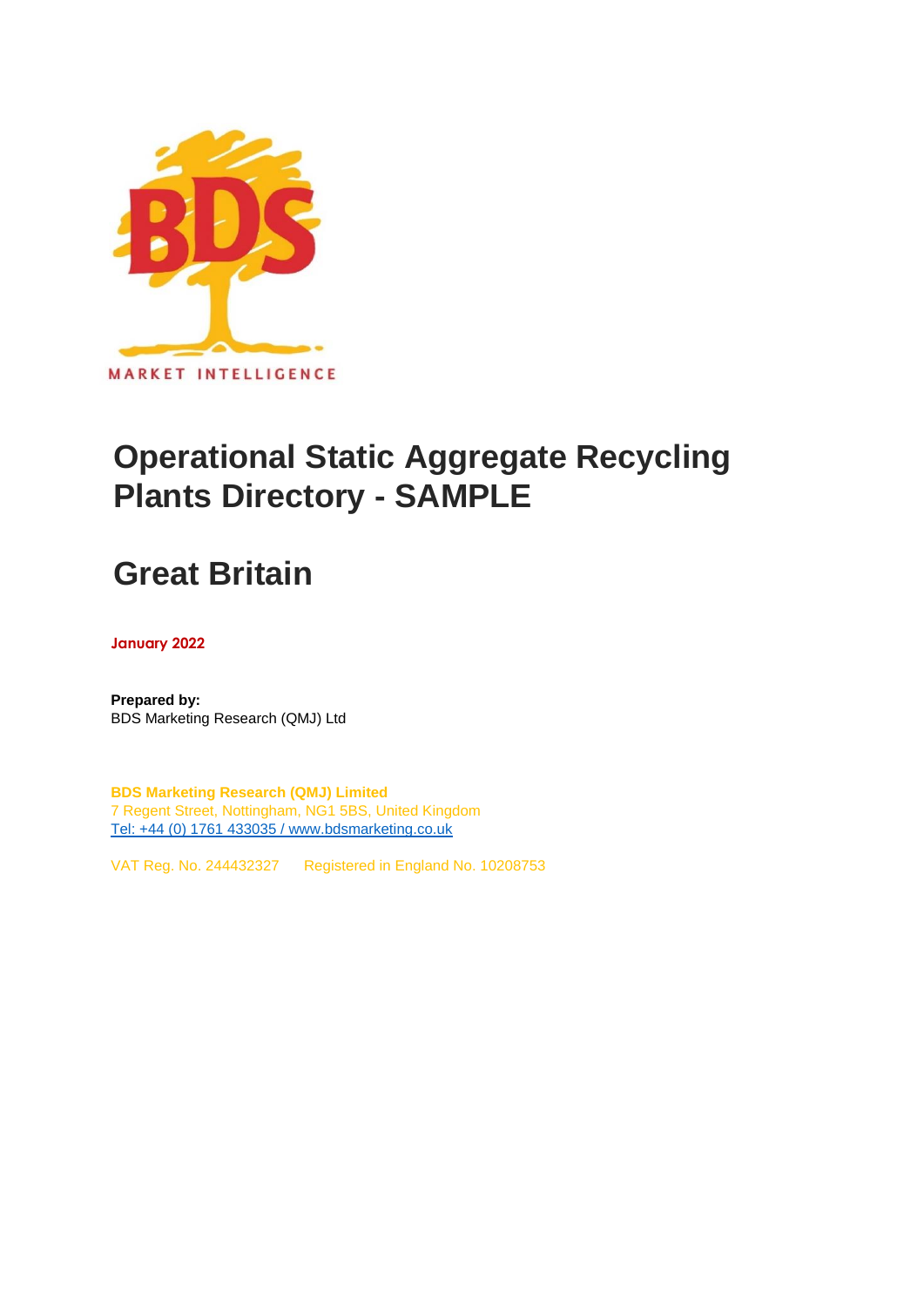### **BDS Marketing Research** *Directory of Static Aggregate Recycling Plants Operating in Great Britain (2022)*

**Site Details**

| Site Details |                     |            |        | <b>Company Details</b> |      |               |                      | Indication of Outgoing Sales of Recycled Aggregates - tonnes per Year |              |              |  |  |  |                                                                                               | Other Activities Offered by Site: |                                                   |  |              |
|--------------|---------------------|------------|--------|------------------------|------|---------------|----------------------|-----------------------------------------------------------------------|--------------|--------------|--|--|--|-----------------------------------------------------------------------------------------------|-----------------------------------|---------------------------------------------------|--|--------------|
| Site Name    | <b>Site Address</b> | Postcode   | County | Region                 | Name | Telephone No. | <b>Email Address</b> | Website                                                               | $0 - 50,000$ |              |  |  |  | $50,000 - 100,000 - 150,000 - 200,000 - 300,000 -$<br>100,000 150,000 200,000 300,000 400,000 |                                   | 400,000 + Demolition Skip hire Landfill Quarrying |  |              |
| XXX          | XXX                 | XXX        | XXX    | XXX                    | XXX  | <b>XXX</b>    | XXX                  | XXX                                                                   |              |              |  |  |  |                                                                                               |                                   |                                                   |  |              |
| XXX          | XXX                 | XXX        | XXX    | XXX                    | XXX  | <b>XXX</b>    | XXX                  | XXX                                                                   |              |              |  |  |  |                                                                                               |                                   | X                                                 |  |              |
| XXX          | XXX                 | <b>XXX</b> | XXX    | XXX                    | XXX  | <b>XXX</b>    | XXX                  | XXX                                                                   |              |              |  |  |  |                                                                                               |                                   | $\mathbf{x}$                                      |  |              |
| XXX          | XXX                 | XXX        | XXX    | XXX                    | XXX  | <b>XXX</b>    | XXX                  | XXX                                                                   |              |              |  |  |  |                                                                                               |                                   |                                                   |  |              |
| XXX          | XXX                 | XXX        | XXX    | XXX                    | XXX  | <b>XXX</b>    | XXX                  | XXX                                                                   |              |              |  |  |  |                                                                                               |                                   |                                                   |  |              |
| XXX          | XXX                 | XXX        | XXX    | XXX                    | XXX  | <b>XXX</b>    | XXX                  | XXX                                                                   | $\mathbf{x}$ |              |  |  |  |                                                                                               |                                   |                                                   |  |              |
| XXX          | XXX                 | XXX        | XXX    | XXX                    | XXX  | <b>XXX</b>    | XXX                  | XXX                                                                   |              | $\mathbf{x}$ |  |  |  |                                                                                               |                                   | $\mathbf{x}$                                      |  |              |
| XXX          | XXX                 | XXX        | XXX    | XXX                    | XXX  | <b>XXX</b>    | XXX                  | XXX                                                                   |              |              |  |  |  |                                                                                               |                                   |                                                   |  | $\mathbf{x}$ |
| XXX          | XXX                 | XXX        | XXX    | XXX                    | XXX  | <b>XXX</b>    | XXX                  | XXX                                                                   |              |              |  |  |  |                                                                                               |                                   |                                                   |  |              |